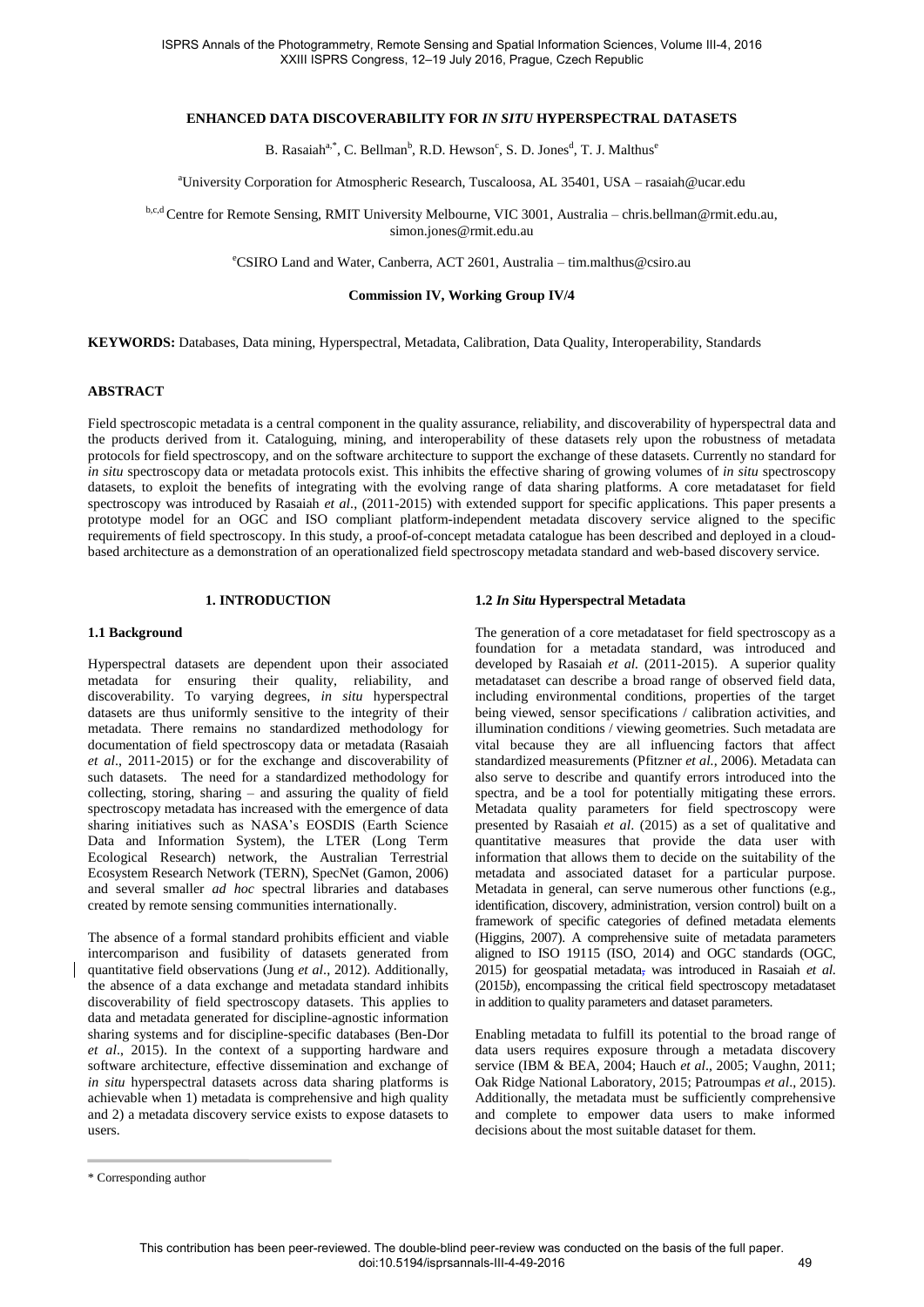## **1.3 Application-specific metadata**

In addition to a core metadataset that is critical to all campaigns (Rasaiah *et al*., 2014) an extended metadataset is required to support specific applications of the data. As there is no metadata standard for field spectroscopy, there is none for specific applications, such as for agriculture, soil studies, or geological surveys.

Discoverability, in the context of metadata, can be defined to be those metadata elements and supporting discovery services that enable exposure of a dataset (and its metadata) to users searching for it (Fegraus *et al*., 2005; Mann, 2006; Vaughn, 2011). The richer and larger the metadataset, the greater its potential for discovery, establishing ontological relationships with other metadatasets, and the more empowered data users are to determine whether the underlying dataset is suitable for a given purpose. Discoverability of metadata is possible when the metadata is consistent with the taxonomies, syntax, and metadata granularity (the specificity or level of detail at which each metadata field is expressed) unique to a given application. For example, a benthic-specific metadataset for field spectroscopy (Rasaiah *et al.*, 2015b) must document environmental factors and additional logistics both above the water surface and below, including, tide conditions, wave attenuation, turbidity, and a modified and attenuated light field that are not generally a consideration for terrestrial campaigns.

Establishing standardized guidelines and formats for soil and geological field spectroscopy metadata is particularly relevant for *in-situ* hyperspectral surveys. It is potentially wasteful if the large number field spectral measurements of soil and rock outcrops, undertaken by multiple government agencies and private industry, cannot be effectively compared and accumulated, because of the lack of meaningful metadata.

As with several environmental applications, geoscience field spectroscopy metadata includes the standard information regarding the spectrometer instrument, calibration methodology, measurement, geometry, and illumination conditions. However in addition, specific geoscience metadata requires such information on the nature and extent of lichen / moss within the measurement field of view, the weathered or broken nature of its surface, and presence of obvious mineralogical and texture features. *In situ* soil measurement metadata should also include whether it includes a disturbed or undisturbed surface/crust, the soil horizon measured, its soil classification, and ideally its moisture content. The incorporation of subsequent laboratory analysis on collected geoscience samples as metadata, such as their geochemistry or mineralogy, is also highly relevant information from hyperspectral geoscience surveys.

As key stakeholders of the data, field spectroscopy scientists have a vested interest in the development of a metadata standard and metadata discovery services most suitable to their needs as both metadata data creators and users of this data.

#### **1.4 Data formats**

An operationalized metadata standard and its complimentary data discovery service must accommodate a variety of data sources and formats. Digital-format metadata can include automatically generated metadata from field spectroradiometer measurements. In the approach presented here, encoded instrument and signal properties information can be incorporated within their native files and later exported as metadata to a local or central database or other data repository.

For example, source files originating from an instrument can consist of metadata stored in the header of binary files, which then can be extracted and loaded as individual records in a database or, alternatively, encoded in an XML file for storage on a file server. The strengths and weaknesses of different data encoding formats becomes a valuable debate when operationalizing an *in situ* hyperspectral metadata schema. The digital format of metadata format is a factor in its potential for large-scale archiving, mining, and sharing across platforms. For example, datawarehousing models can function in support of a given metadataset when external metadatasets are aligned to its metadata schemas (Rasaiah *et al.,* 2011).

However, it is not possible to implement or mandate the adoption of a single data encoding format for field spectroscopy metadata. Such standardization is precluded by the wide variety of data sources and file format preferences of data creators and users within the remote sensing community. A practical approach is to support discovery of metadata through software services that are flexible and sufficiently robust to expose the maximum volume of field spectroscopy datasets to data users while accommodating the diversity of formats and data platforms from which the data originates.

## **1.4 Existing hyperspectral data repositories**

There are international initiatives to share geospatial data online. These include TERN AusCover Data Discovery Portal (http://portal.tern.org.au), NASA's EOSDIS WorldView and Data Portal (http://earthdata.nasa.gov/labs/worldview/), and GEO GEOSS (Group on Earth Observations Global Earth Observation System of Systems) Portal (http://www.geoportal.org). Their architecture is a mixture of metadata registries, databases, datawarehouses, and cloud platforms. These systems were built with the objective of providing reference datasets and products for researchers and the public, enabling sharing of datasets in a quality controlled manner, and facilitating the distribution of datasets and their metadata through a single point of access. Among those systems that do catalogue *in situ* hyperspectral datasets, the metadata is not sufficiently comprehensive to align with identified community needs (Rasaiah *et al*., 2014). Likewise, there are online metadata catalogues customized for geospatial datasets (Oak Ridge National Laboratory, 2015; Patroumpas *et al*., 2015) but these do not accommodate the metadata requirements for field spectroscopy datasets.

## **2. A SOFTWARE ARCHITECTURE FOR FIELD SPECTROSCOPY METADATA DISCOVERY**

Figure 1 presents the cloud-based software architecture for the field spectroscopy metadata discovery service implemented as a proof-of-concept. This software system exists within the Amazon Web Services cloud with databases deployed as a Relational Database Service (RDS) and application servers deployed on an Elastic Compute (EC2) platform.

Its core components are:

- Distributed data sources in different data formats (text files, web feature service, database) (multiple RDS instances)
- Field spectroscopy metadata database (Postgres 9.4)
- GeoServer, a Java-based geospatial data server (Windows Server 2012)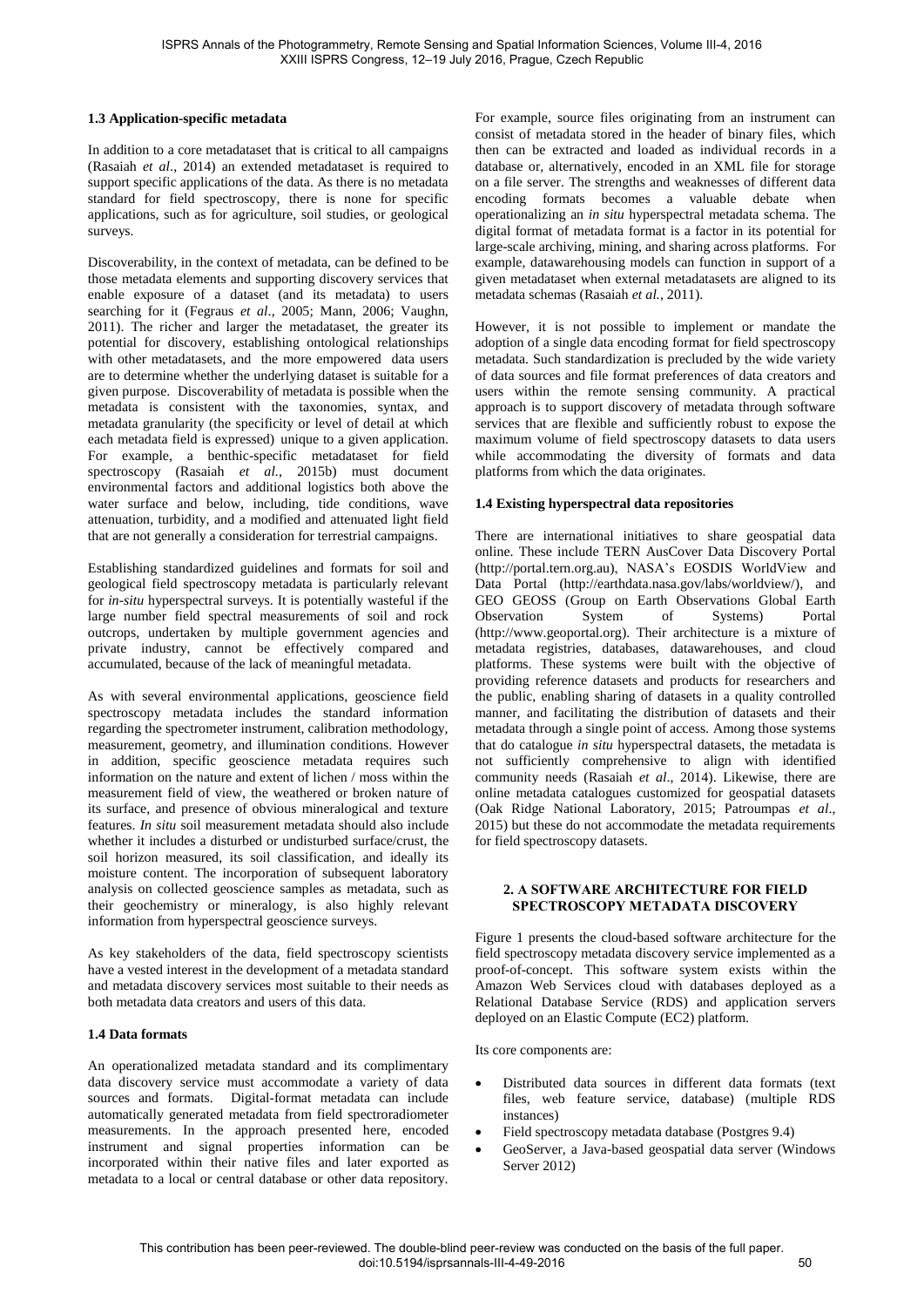- Metadata catalogue, a Java-based application for metadata discovery (Windows Server 2012)
- Web server and web services for publishing the catalogue online (Windows Server 2012)



**Figure 1** A software architecture describing a metadata discovery service for field spectroscopy datasets

Data access is managed by GeoServer through ODBC, JDBC, and WFS requests to data servers within the AWS cloud. Metadata is stored in the field spectroscopy metadata database (Postgres 9.4), and accessed by an online metadata catalogue for discovery. The catalogue is aligned to the ISO 11179 standard for metadata registries (ISO, 2009, OGC, 2007).

The main advantage of this architecture is its focus on discovery of field spectroscopy data, rather than centralization of data and software resources. This enables deployment of the catalogue on any platform, with no reliance on the location of data sources. Additionally, source data does not need to be replicated to a central data store in order for it to be mined and catalogued.

Figure 2 is an example screen image of the developed prototype online metadata catalogue within the GeoServer architecture.

|                                                                                                          |                    |             |             | и            |              |       |
|----------------------------------------------------------------------------------------------------------|--------------------|-------------|-------------|--------------|--------------|-------|
| <b>Metadata Catalogue Beta</b>                                                                           |                    |             |             |              |              |       |
| Search results: 430                                                                                      |                    |             |             |              |              |       |
| Keywords: in situ, hyperspectral, field spectroscopy                                                     |                    |             |             |              |              |       |
| Sorted in order of relevance (1-7 of 430) <first><previous><next><last></last></next></previous></first> |                    |             |             |              |              |       |
| <b>Dataset Name</b>                                                                                      | <b>Description</b> | Data source | Data Owner  |              |              |       |
|                                                                                                          |                    |             |             | Date created | Format       | Restr |
| Agricultural dataset 1                                                                                   |                    | Database A  | Owner X     | 12/1/1995    | Binary       | None  |
| Benthic coral species 1                                                                                  |                    | Database B  | UQ.         | 9/2/2008     | <b>ASCII</b> | Copyr |
| Asphalt (outdoor)<br>Aspen Leaf-A DW92-2                                                                 |                    | SPECCHIO    | <b>None</b> | 3/5/2011     | XML          | None  |

**Figure 2** A screen image of the prototype metadata catalogue with search results

Its main features include a search function for metadata in distributed data stores, and comprehensive metadata associated with each spectral measurement dataset. Search results will include a metadata snapshot with dataset name, data source, owner, date of creation, format, access rights, and provides the data user with options for viewing a comprehensive metadataset for a give field-spectroscopy dataset (e.g. instrument properties, viewing geometry, illumination information, environmental conditions). Additionally, a metadata standard compliance report is available to data users, reporting compliance with the core metadataset, its application-specific extensions, and relevant geospatial metadata standards (Figure 3). The uniqueness of this catalogue is that it is the only one in existence that accommodates identified needs and preferences of field spectroscopy data users.

This model will aid field spectroscopy data users in searching for and identifying datasets distributing globally, rather than divesting effort and time to search the data sources individually. It will aid the general community in enriching their data searches with field spectroscopy datasets not otherwise accessible through a single discovery service. This metadata discovery service presents an evolution for field spectroscopy data sharing in that it complements the earlier research by the authors in identifying metadata requirements for data creators with a newly developed model for data users' accessibility to these datasets.

| <b>Metadata Standard Compliance Report</b> |                       |                        |  |  |  |  |
|--------------------------------------------|-----------------------|------------------------|--|--|--|--|
| <b>Metadata Standard</b>                   | <b>Completeness %</b> | <b>Quality Assured</b> |  |  |  |  |
| Rasaiah Core                               | 45                    | No                     |  |  |  |  |
| Rasaiah Core: Benthic reflectance          | 89                    | Yes                    |  |  |  |  |
| <b>CDGSM: Remote Sensing Extension</b>     | $\overline{2}$        | No                     |  |  |  |  |
| CDGSM: Shoreline Metadata Profile          | 3                     | Yes                    |  |  |  |  |
| ANZLIC Metadata Profile                    | 5                     | No                     |  |  |  |  |
| Darwin Core                                | 3                     | Yes                    |  |  |  |  |
|                                            |                       |                        |  |  |  |  |

**Figure 3** A screen image of a metadata standard compliance report for a selected field spectroscopy metadataset

## **3. CONCLUSIONS**

As the volume of hyperspectral datasets grows together with the diversity of data sharing platforms, it is vital that data and metadata discovery services are adopted and aligned with user requirements. A platform-agnostic metadata discovery service for *in situ* hyperspectral datasets is ideal for interoperability with non-uniform system architectures. The metadata discovery service presented here is unique in its utility for field spectroscopy data users because it aligns with their identified metadata requirements, for assessing datasets appropriate for a given application. Moving forward, coupling this metadata discovery service with operationalized field spectroscopy metadata schemas will ensure increased access to and quality assurance of *in situ* hyperspectral datasets.

# **4. REFERENCES**

Ben-Dor, E.; Ong, C.; Lau, I. C, 2015. Reflectance measurements of soils in the laboratory: Standards and protocols. *Geoderma*, 245, 112-124.